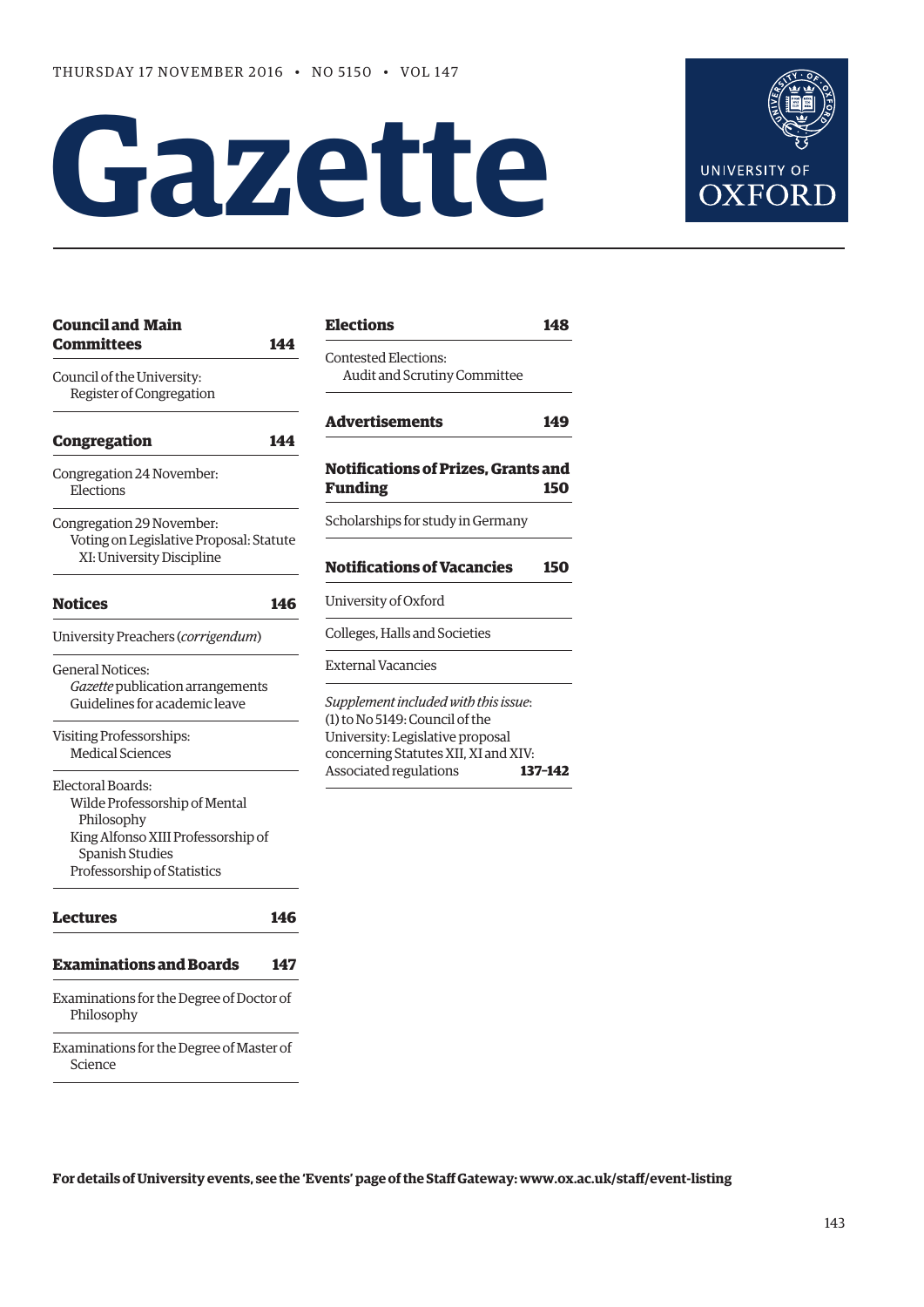## <span id="page-1-0"></span>Council and Main Committees

#### **Council of the University**

#### **Register of Congregation**

The Vice-Chancellor reports that the following names have been added to the Register of Congregation:

Dyson, M N, Corpus Christi Griffiths, D, Department of Education Perry, G J M, St Peter's Williams, S, Wadham

## Congregation

| Congregation | 24 November |
|--------------|-------------|
|              |             |

#### **Elections**

#### CONTESTED ELECTIONS

Audit and Scrutiny Committee

Details are in 'Elections' section below.

| Congregation |  |
|--------------|--|
|              |  |

Members of Congregation are reminded that any two members may, not later than **noon on 21 November**, give notice in writing to the Registrar that they intend to oppose or amend the legislative proposal below. If no such notice has been given, and unless Council has declared otherwise or the meeting has been adjourned, the legislative proposal shall be declared carried, and the meeting may be cancelled.

**Congregation** 29 November

#### **Voting on Legislative Proposal: Statute XI: University Discipline**

#### *Explanatory Note*

The following legislative proposal amends the legislation relating to the process for dealing with complaints made against an individual who has use of or access

to University land, buildings, facilities or services. The amendments will provide for different processes for (a) those who are members of University staff, members of Congregation or students and (b) those who are not. The aim is to clarify the existing process for the former group and simplify the process for the latter group, including by providing for the matter to be dealt with at a departmental level. The opportunity is also being taken to amend an outdated reference.

*WHEREAS it is expedient to amend Statute XI concerning University discipline,* THE UNIVERSITY ENACTS AS FOLLOWS.

**1** In Statute XI, concerning University Discipline, amend section 2 (3) as follows (new text underlined, deleted text struck through):

'(3) Every member of the University shall, to the extent that such provisions may be applicable to that member, comply with the provisions of the Code of Practice on Freedom of Speech codes of practice issued from time to time by Council pursuant to the duty imposed by section 43 of the Education (No 2) Act 1986 and duly published in the University *Gazette*.'

**2** Ibid, delete existing section 48 and substitute (new text underlined, deleted text struck through):

'48. (1) If a person or body having charge of any land or building of the University, or of any facilities or services provided by or on behalf of the University has reasonable grounds to believe that someone a member of University staff, a member of Congregation or a student<sup>1</sup> who has the use of or access to the land, building, facilities or services in question has caused or is likely or threatens to cause damage to property or inconvenience to other users, that person or body shall may immediately make a complaint under the provisions of this section.

(2) Where the conduct of the individual concerned gives rise to a need for immediate action, the person or body referred to in sub-section (1) above may ban the member of University staff, member of Congregation or student concerned from the use of or access to the land, building, facilities or services in question forthwith pending further proceedings under this section, such a ban not to exceed twenty-one days.

(3) A complaint against a student member shall be made to the Proctors or to their nominee.

(3) If a complaint made to the Proctors falls within the provisions of section 43, it shall be considered under that section.

(4)(*a*)In any other case concerning a complaint against a student member Where appropriate, the Proctors shall consider the complaint expeditiously, in accordance with procedure set out in regulations made under section 26 as a complaint of a breach of the Code of Discipline as set out in sections 2–3 of this statute in accordance with the provisions of this statute, and any regulations made under it, and may impose a suspension or ban in accordance with section 43 of this statute.

(*b*) If the complaint is not of a breach of the Code of Discipline, the Proctors may nevertheless investigate the complaint and may ban the student member from the use of or access to the land, building, facilities or services in question for up to 42 days if it is just and reasonable to do so and for such period, not exceeding 42 days, as they think fit.

(5)(*c*) Where an order is made under subsection (4)(3)(b) above, the student member shall have the right of appeal to the Student Disciplinary Panel.

 $(6)$  (4) A complaint against a any other member of the University staff or a member of Congregation shall be made to the Registrar who shall consider the complaint expeditiously, and:

<sup>&</sup>lt;sup>1</sup>" student" for the purposes of this section means either (a) a student member or (b) another individual to whom the Code of Discipline applies under the terms of a contract of study with the University.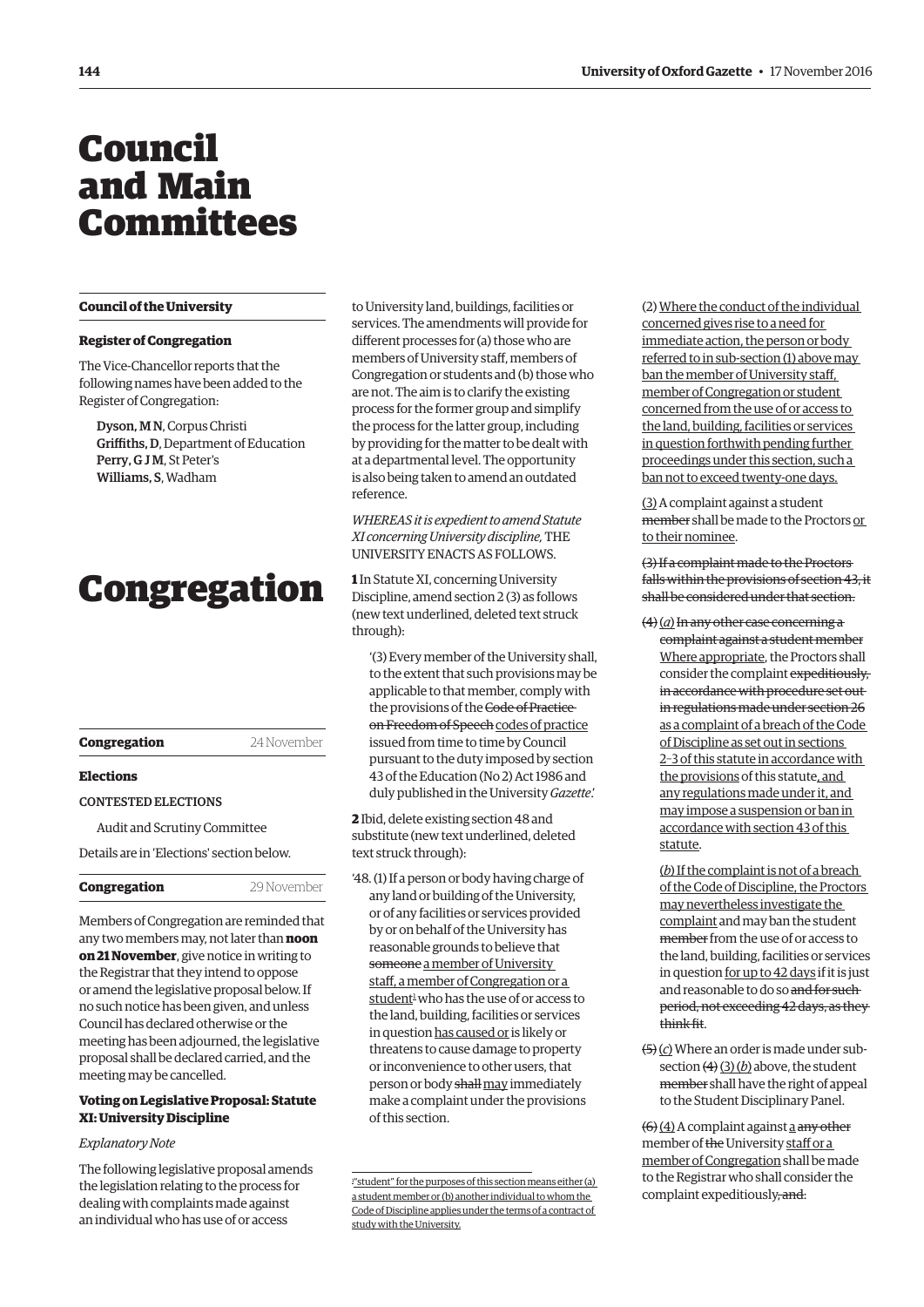(*a*) in the case of a member of University staff subject to Statute XII if the Registrar may, if he or she thinks fit, he or she may refer this matter for further consideration under the provisions of that statute.;

(*b*) in other cases the case of other members of University staff or other members of Congregation the Registrar shall refer the matter to the Vice-Chancellor for determination.;

(*c*) the Vice-Chancellor shall consider any matter referred to him or her by the Registrar under sub-section 48(6)(4) (*b*) and may appoint another suitably qualified person or persons individual or individuals to act in his or her place.; and

(*d*) the procedure to be adopted under sub-section 48 (4) (*b*) shall be determined by the person or persons considering the matter, giving due regard to the principles of natural justice.

(7) Where the person referred to in sub-section (1) is not a member of the University, a complaint shall be made to the Registrar who shall consider the complaint expeditiously, and refer the matter to the Vice-Chancellor for determination.

(*a*) the Vice-Chancellor shall consider any matter referred to him or her by the Registrar under section 48 (7) and may appoint another suitably qualified individual or individuals to act in his or her place.

(*b*) the procedure to be adopted shall be determined by the person or persons considering the matter, giving due regard to the principles of natural justice.

(8) Where the conduct of the person concerned gives rise to a need for urgent action, the person or body referred to in sub-section (1) above may ban the person concerned from the use of or access to the land, building, facilities, or services in question forthwith pending further proceedings under this section, such a ban not to exceed twenty-one days.

 $(9)$  (5) If the person referred to in subsection (1) above is the Registrar, the functions assigned to the Registrar under sub-section  $(6)(4)$  shall be performed by the Vice-Chancellor.

(10) Nothing in this section shall prevent the University from proceeding against any person in a court of law.'

**3** Ibid, insert new section 49 as follows, renumber existing sections 49–50 as 50–51 and update any cross-references within the statute accordingly:

'49. (1) If a member of University staff believes that an individual who is not a member of University staff or a member of Congregation or a student<sup>2</sup> who has the use of or access to any land or building of the University, or of any facilities or services provided by or on behalf of the University has caused or is likely or threatens to cause damage to property or inconvenience or distress to other users, that member of University staff may make a complaint under the provisions of this section.

(2) Where the decision-maker (as defined in sub-section (4) below) considers that the conduct of the individual concerned means that there is a significant and imminent risk of damage to property or distress or inconvenience to other users he or she may ban the individual concerned from the use of or access to the land, building, facilities or services for up to 42 days pending proceedings under this section.

(3) The use of or access to University land, buildings, facilities or services by an individual who is not a member of University staff, or a member of Congregation or a student is granted as a privilege.

(4) The complaint shall be made to a decision maker who shall be:

(*a*) the relevant Head of Department, or equivalent; or

(*b*) the Registrar where (*a*) does not apply.

(5) The decision-maker shall consider the complaint expeditiously and may appoint another suitably qualified person to act in his or her place.

(6) The decision-maker shall determine the procedure to be adopted and shall have the power to impose sanctions including, but not limited to, a temporary or permanent ban from the use of or access to the land, building, facilities or services in question.

(7) If the member of University staff making the complaint is the decisionmaker, the functions assigned to the

decision-maker under sub-sections (2), (4), (5) and (6) shall be performed by the Vice-Chancellor.'

**4** In ICTC Regulations 1 of 2002, concerning the use of IT facilities, delete existing regulation 14 (2) and substitute (new text underlined):

'14. (2) Access to facilities may be withdrawn under section 48 or 49 of Statute XI pending a determination, or may be made subject to such conditions as the Proctors or, the Registrar or other decision-maker (as the case may be) shall think proper in the circumstances.'

**5** In Council Regulations 2 of 2006, concerning Disciplinary Investigations by the Proctors under Statute XI, delete existing regulation 2 and substitute (new text underlined, deleted text struck through):

'2. Regulations 1–12 inclusive shall apply to the Proctors in the exercise of their powers and duties under sections 21, 22, 23, 35, 38 and 41 48.'

**6** In Council Regulations 3 of 2006, concerning the Student Disciplinary Panel, delete the existing heading for Part 5 and regulation 5.1 and substitute (new text underlined, deleted text struck through):

#### '**Part 5**

#### **Appeals made under section 34 (2), 36 (2) or section 41 (5)48 (3) (***c***)**

5.1. Any appeal made to the Panel under section 34 (2) or section 41 (5) 48 (3) (*c*) shall be made in writing to the Secretary setting out the reasons for the appeal.'

#### **Note on procedures in Congregation**

¶ Business in Congregation is conducted in accordance with Congregation Regulations 2 of 2002 [\(www.admin.ox.ac.uk/statutes/](http://www.admin.ox.ac.uk/statutes/regulations/529-122.shtml) [regulations/529-122.shtml\). A p](http://www.admin.ox.ac.uk/statutes/regulations/529-122.shtml)rintout of these regulations, or of any statute or other regulations, is available from the Council Secretariat on request. A member of Congregation seeking advice on questions relating to its procedures, other than elections, should contact Mrs F Burchett at the University Offices, Wellington Square [\(telephone: \(2\)80199; email: felicity.](mailto:felicity.burchett@admin.ox.ac.uk) burchett@admin.ox.ac.uk); questions relating to elections should be directed to the Elections Officer, Ms S L S Mulvihill [\(telephone: \(2\)80463; email: elections.](mailto:elections.office@admin.ox.ac.uk) office@admin.ox.ac.uk).

<sup>2</sup> "student" for the purposes of this section means either (a) a student member or (b) another individual to whom the Code of Discipline applies under the terms of a contract of study with the University.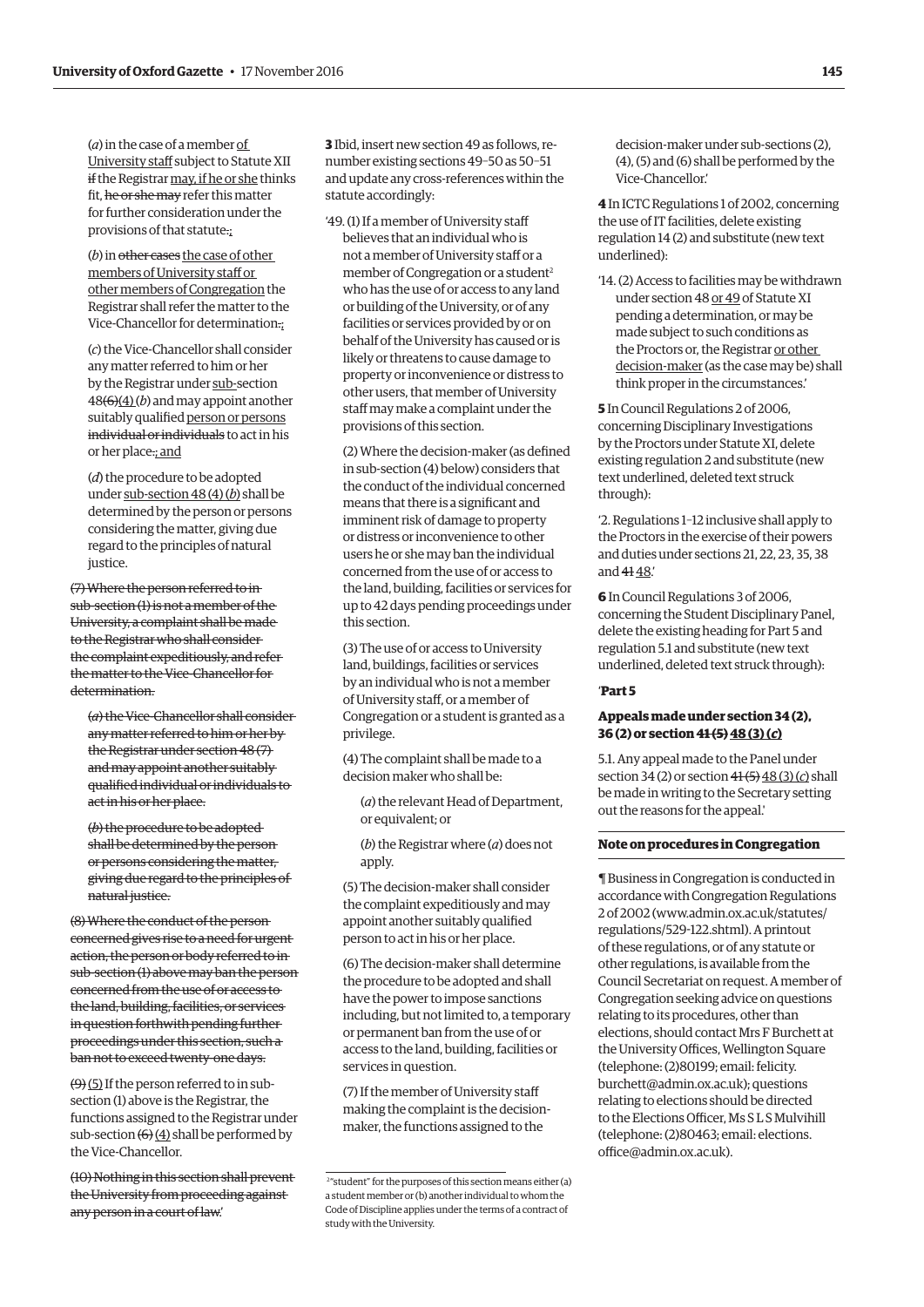## <span id="page-3-0"></span>Notices **Electoral Boards**

#### **University Preachers**

#### **University Sermon (Advent Sunday)**

#### *Corrigendum*:

The Advent Sunday service will start at 9.45am, rather than 10am as previously advertised. More inf[ormation: cathedral@](mailto:cathedral@chch.ox.ac.uk) chch.ox.ac.uk o[r www.chch.ox.ac.uk/](www.chch.ox.ac.uk/cathedral-choir) cathedral-choir.

#### **General Notices**

#### *Gazette* **publication arrangements**

The final *Gazette*s of Michaelmas term will be published on 24 November and 1 and 8 December.

The first *Gazette* of Hilary term will be published on 12 January. The usual deadlines will apply.

#### **Guidelines for academic leave**

Academic staff are reminded of the guidelines for applying for and taking leave, which are published on the [Personnel Services website: www.admin.](www.admin.ox.ac.uk/personnel/staffinfo/academic/guidelinesforleave) ox.ac.uk/personnel/staffinfo/academic/ guidelinesforleave.

#### **Visiting Professorships**

#### **Medical Sciences**

The Medical Sciences Board has conferred the title of Visiting Professor of Experimental Therapeutics on H Ashrafian, BM BCh DPhil Oxf, MA Camb, for an extended period until 30 September 2019.

The Medical Sciences Board has conferred the title of Visiting Professor of Public Health Medicine on E Chan, BS, MB BS, SM, MD, for a period of 3 years from 1 November 2016.

#### **Composition of Electoral Boards**

The composition of the electoral boards to the posts below, proceedings to fill which are currently in progress, is as follows:

#### WILDE PROFESSORSHIP OF MENTAL PHILOSOPHY

*Appointed by* Professor N Rawlins The Vice-Chancellor<sup>1</sup> President of Corpus *ex officio* Christi Professor K O'Brien Humanities Division Professor K Nobre Department of Experimental Psychology Dr E Harcourt Philosophy Faculty Professor A Noë Philosophy Faculty Professor A Avramides Council Professor T Crane Council Professor R Murphys Jesus

#### KING ALFONSO XIII PROFESSORSHIP OF SPANISH STUDIES

*Appointed by*

|                                      | <i>Appointed by</i>              |
|--------------------------------------|----------------------------------|
| Provost of Oueen's<br>(in the chair) | The Vice-Chancellor <sup>1</sup> |
| Rector of Exeter                     | ex officio                       |
| Professor K O'Brien                  | Humanities Division              |
| Dr G Hazbun                          | Modern Languages<br>Faculty      |
| Professor I Wilson                   | Modern Languages<br>Faculty      |
| Dr S Mortimer                        | <b>History Faculty</b>           |
| Dr D Moran                           | Council                          |
| Professor TO'Reilly                  | Council                          |
| Professor J Hiddleston Exeter        |                                  |

#### PROFESSORSHIP OF STATISTICS

|                                         | Appointed by            |
|-----------------------------------------|-------------------------|
| Master of St Catherine's                | The Vice-               |
| (in the chair)                          | Chancellor <sup>1</sup> |
| Master of University College ex officio |                         |
| Professor R Goodman                     | Social Sciences         |
|                                         | Division                |
| <b>Professor A Davies</b>               | Faculty of Law          |
| Professor L Green                       | Faculty of Law          |
| Professor F Schauer                     | Faculty of Law          |
| Professor N Lacey                       | Council                 |
| Professor N Stavropoulos                | Council                 |
| Professor I Finnis                      | University              |
|                                         | College                 |

1 Appointed by the Vice-Chancellor under the provisions of Statute IX, Sect 10 and 11.

## Lectures

#### **Mathematical, Physical and Life Sciences**

#### **Department of Chemistry**

PHYSICAL AND THEORETICAL CHEMISTRY LABORATORY

*Soft Matter, Biomaterials and Interfaces Seminars*

#### *Postponement*

The seminar scheduled to be given by Professor Graham Worth, UCL, at 3pm on 21 November has been rescheduled to

- 30 January.
	- *Subject*: 'Using direct quantum dynamics simulations to study non-adiabatic photochemistry'

#### **Institutes, Centres and Museums**

### **Foundation for Law, Justice and Society**  LECTURE

Professor Denis Galligan will lecture at 5.30pm on 8 December at Wolfson.

*Subject*: 'The constitution in crisis 2016'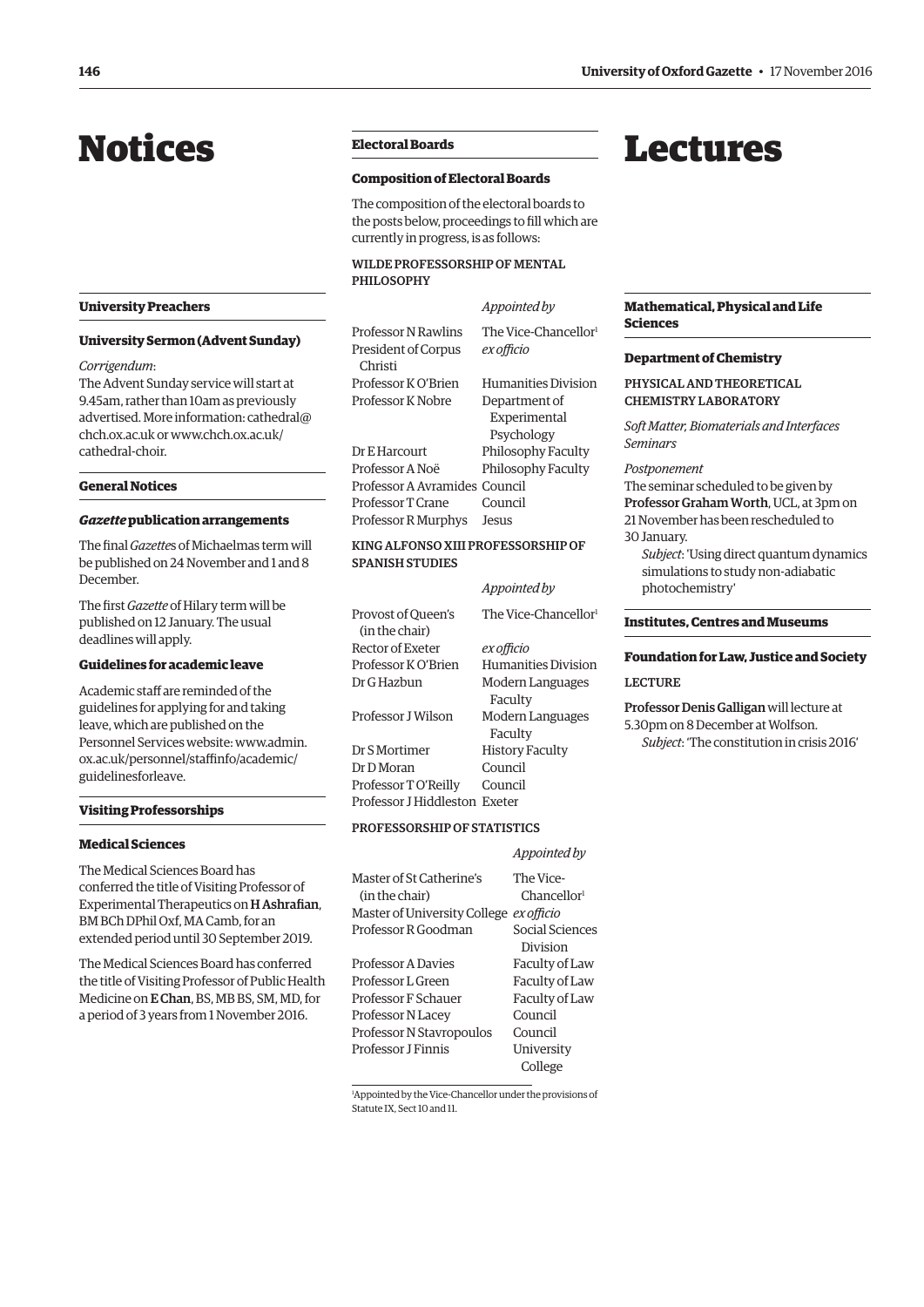## <span id="page-4-0"></span>Examinations and Boards

**Examinations for the Degree of Doctor of Philosophy**

*This content has been removed as it contains personal information protected under the Data Protection Act.*

#### **Examinations for the Degree of Master of Science**

*This content has been removed as it contains personal information protected under the Data Protection Act.*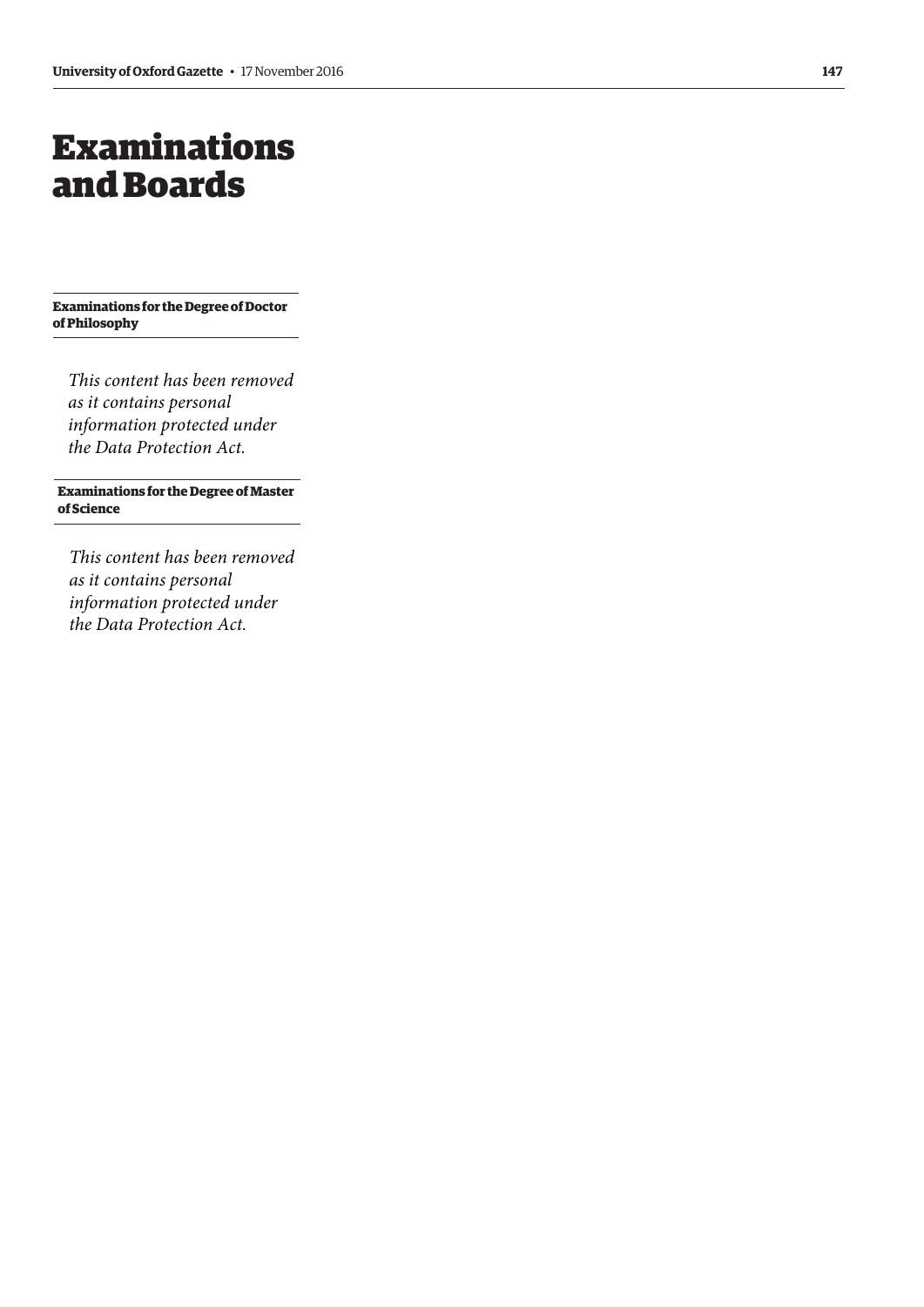## <span id="page-5-0"></span>Elections

#### **Contested Elections** 24 November

The following election will be contested.

#### **Audit and Scrutiny Committee**

One member of Congregation elected by Congregation from among members of the faculties in the Divisions of Mathematical, Physical and Life Sciences and of Medical Sciences who shall not serve on Council or on any committee which in the view of Council has mainline executive authority within the University, or hold any office in the University or any college which involves executive authority

| Current/Retiring Member       | To hold<br>office until |
|-------------------------------|-------------------------|
| Professor Jim Davies, Kellogg | HT 2021                 |

*The following nominations have been received*:

Professor Sally L Collins, BSc East Ang, BM BCh DPhil Oxf, Faculty of Clinical Medicine

#### *Nominated by*:

C M Becker, Faculty of Clinical Medicine L Dorrell, Faculty of Clinical Medicine K Hellner, Faculty of Clinical Medicine C C Roehr, Faculty of Clinical Medicine

#### *Candidate statement*:

The University of Oxford has a reputation for academic excellence. In the current climate of austerity, I believe it also has a duty to ensure this is achieved in an ethical and financially sustainable manner.

As PI on a \$3.3 million grant from the National Institute of Health I understand the requirement for robust audit to ensure the most efficient and effective use of research resources.

As an obstetrician I am involved in clinical audit, undertaken to ensure patient safety by appropriate adherence to relevant protocols and guidelines. I also have considerable experience in risk management and clinical governance. I believe that this experience, allied with strong communication skills, will enable me to be an effective member of this committee.

I have a strong track record in bringing together academics from different backgrounds to generate exciting new

collaborations. I established and lead an international collaboration for placental research and am the UK representative on the European Working Group for Abnormally Invasive Placentation. I believe that my ability to work collaboratively with will prove invaluable to the committee.

I am proud to have been educated by Oxford University and have worked hard to become an active teacher and mentor for both preclinical and clinical students. I am also the University internal examiner for the OandG finals.

I look forward to being part of the team working towards ensuring the University has a transparent and rigorous HEFCE audit process.

Professor Jane Kaye, BA ANU, LLB Melbourne, DPhil Oxf, Faculty of Law, Faculty of Clinical Medicine

#### *Nominated by*:

- A M Buchan, Corpus Christi, Faculty of Clinical Medicine
- Dame Fiona Caldicott, Somerville, Faculty of Clinical Medicine
- A R McLean, All Souls, Faculty of Zoology
- S J Whatmore, Keble, Faculty of
	- Anthropology and Geography

#### *Candidate statement*:

The University of Oxford carries out an ambitious program of building works and research and teaching activities that runs into the millions of pounds per annum. These activities have an impact on thousands of people's lives and we have a responsibility to ensure that such spending furthers the goals in the University, but also meets the highest standards of risk management, accountability, transparency and audit. In these difficult times, it is imperative that as an institution we spend and manage finances wisely and strategically, demonstrating efficiency, effectiveness and value for money. Statute requires that we have governance processes and procedures in place, such as the Audit and Scrutiny Committee, to provide accountability for spending to our funders and benefactors and, as a public body, to society at large. I would bring to this committee expertise gained from

my legal training, my academic research on regulation and governance and my experience as a senior academic running a research centre and serving on a number of internal, national and international advisory bodies. I would aim to provide a critical, 'independent, objective and non-executive' perspective, which reflected the concerns of Congregation and benefitted the work and deliberations of the Audit and Scrutiny Committee and the University as a whole.

#### **Notes:**

Nominations in writing for the elections on 24 November, by four members of Congregation other than the candidate, were received by the Elections Office, University Offices, Wellington Square, up to 4pm on Thursday, 27 October.

Candidates were invited to include with their nomination forms a written statement of no more than 250 words, setting out their reasons for standing and qualifications for the office being sought. These statements [are now available online at www.admin.](www.admin.ox.ac.uk/elections/elections.shtml) ox.ac.uk/elections/elections.shtml and published in this issue of the *Gazette*. Voters may wish to wait until they have read these statements before returning their ballot papers.

Ballot papers will be sent out to members of Congregation as soon as possible. Completed ballot papers must be received by the Elections Office not later than **4pm on 24 November**.

For further information, please contact the Elections Officer [\(shirley.mulvihill@admin.](mailto:shirley.mulvihill@admin.ox.ac.uk) [ox.ac.uk\).](mailto:shirley.mulvihill@admin.ox.ac.uk)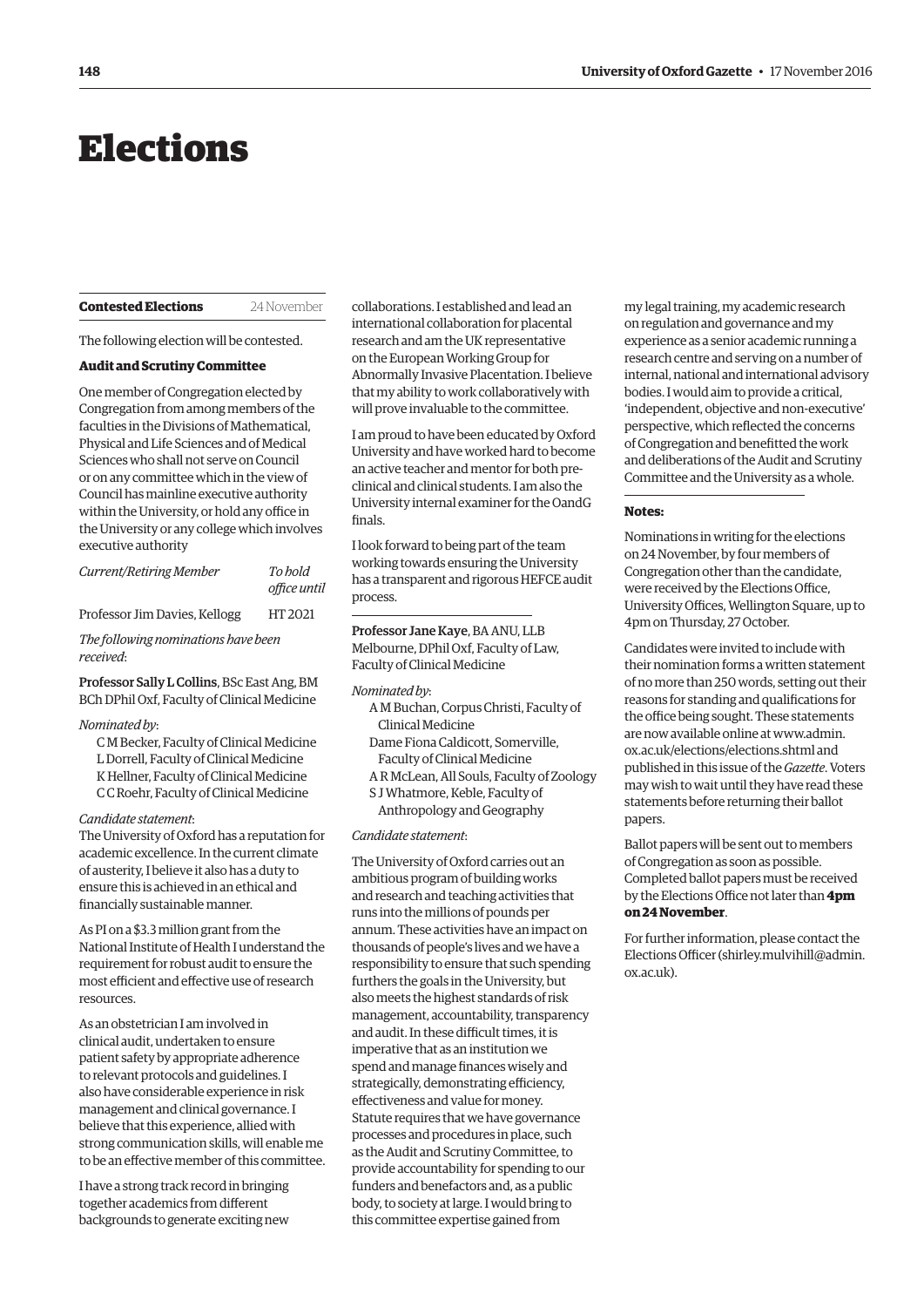## <span id="page-6-0"></span>Advertisements

#### **Miscellaneous**

#### *Gazette* **publication arrangements**

**Advertisers are asked to note** that the remaining *Gazette*s of Michaelmas term will be published on 24 November and 1 and 8 December. Publication for Hilary term will begin on 12 January. The usual deadline will continue to apply.

#### **Research participants sought**

**If you are 18–60 years old** and in good health you may be eligible to take part in a study to test the human response to *Salmonella* typhi and paratyphi run by the Oxford Vaccine Group. Reimbursement provided for your time, inconvenience and travel. Total participation time: up to 15 months. Before you decide whether to take part, it is important to understand exactly what the study is about and what participation would involve. Further information[: www.ovg.ox.ac.uk/recruiting](www.ovg.ox.ac.uk/recruiting-studies)studies, 01865 857420 or [info@ovg.ox.ac.uk.](mailto:info@ovg.ox.ac.uk)

#### **Oxford University Newcomers' Club**

**The Oxford University Newcomers' Club** at the University Club, 11 Mansfield Rd, OX1 3SZ, welcomes the wives, husbands or partners of visiting scholars, of graduate students and of newly appointed academic and administrative members of the University. We offer help, advice, information and the opportunity to meet others socially. Informal coffee mornings are held in the club every Wednesday 10.30–12 (excluding the Christmas vacation). Newcomers with children (0–4) meet every Fri in term 10.15–11.45. We have a large programme of events including tours of colleges, museums and other places of interest. Other term-time activities include a book group, informal conversation group, garden group, antiques group, opportunity to explore Oxfordshire and an opportunities in Oxford group. Visit our website: [www.](http://www.newcomers.ox.ac.uk) [newcomers.ox.ac.uk.](http://www.newcomers.ox.ac.uk)

#### **Restoration and conservation of antique furniture**

**John Hulme** undertakes all aspects of restoration. 30 years' experience. Collection and delivery. For free advice, telephone or write to the Workshop, 11A High St, Chipping Norton, Oxon, OX7 5AD. Tel: 01608 641692.

#### **Sell your unwanted books**

**We buy academic and non-academic used books**. If you are moving office or home, leaving the University or just need more space, we can help. We are most interested in arts, history and social sciences and also buy classical or jazz CDs. Good prices paid for large or small collections and we collect from anywhere in the Oxford area. Please contact [Ross on 07720 288774 or bd@beadledavies.](mailto:bd@beadledavies.co.uk) co.uk.

#### **Services offered**

**Big or small, we ship it all**. Plus free pick up anywhere in Oxford. Also full printing services available (both online and serviced), 24-hour photocopying, private mailing addresses, fax bureau, mailing services and much more. Contact or visit Mail Boxes Etc, 266 Banbury Rd, Oxford. Tel: 01865 514655. Fax: 01865 514656. Email: [staff@mbesummertown.co.uk.](mailto:staff@mbesummertown.co.uk)  Also at 94 London Rd, Oxford. Tel: 01865 [741729. Fax: 01865 742431. Email: staff@](mailto:staff@mbeheadington.co.uk) mbeheadington.co.uk.

#### **Situations vacant**

**Oxford Brookes**: 2 vacancies. Development [Manager \(Major Gifts\) \(www.jobs.ac.uk/job/](www.jobs.ac.uk/job/AVH426/development-manager-major-gifts) AVH426/development-manager-majorgifts) and Development Manager (Trusts, Foundations and Corporate Giving) (www. jobs.ac.uk/job/AVH435/development[manager-trusts-foundations-and-corporate](www.jobs.ac.uk/job/AVH435/development-manager-trusts-foundations-and-corporate-giving)giving) – salary £33,943–£37,075; closing date 20 Nov. Oxford Brookes is looking for two motivated and engaging Development Managers to help spearhead its growing fundraising activity. If you're willing to be creative in your approach to donors and work as part of a small and focused team, we'd love to hear from you!

#### **Houses to let**

**Available to rent from 1 Dec**, this recently renovated 2-bedroom period cottage sits in the grounds of a Georgian farmhouse in the conservation area of Old Kidlington, with excellent communication links to the city centre and the University. £1,350 inclusive of all bills, internet and council tax – no hidden extras! Please email [cottage.wh@gmail.com fo](mailto:cottage.wh@gmail.com)r further information.

**5-bedroom house to rent** – east Oxford, Littlemore. £1,500 pcm, excluding bills. This contemporary 5-bedroom house is located on Bodley Rd and has access to the ring road and A34. It benefits from having 2 bathrooms, a large garden, warm wood burner and driveway parking for 2 cars. Offered part furnished. Please contact Tanya on 07956 090288 to arrange viewing – more details on [www.](http://www.openrent.co.uk) [openrent.co.uk \(se](http://www.openrent.co.uk)arch for postcode: OX4 3UA).

#### **Flats to let**

**Available: Jan–Jun 2017**, 6-month period. Charming apartment located in 5th district of Paris rue Scipion (Metro: Gobelins, Censier-Daubenton), fully furnished. Total surface: 38 sqm. Very originally built on 2 floors plus mezzanine creating various living spaces with unbeatable charm. Situated on 2nd floor, apartment accessed through small garden. City centre and extremely quiet and residential at the same time, walking distance from the renowned Jardin des Plantes, rue Mouffetard, place St Médard and the many universities of the Quartier Latin. Like a little private house. First floor: fully modern kitchen (fridge, oven, washing machine, stove, with all necessary tools), toilet and small dining room with table for 8. Second floor: living room with couch which could accommodate guests. Mezzanine: bathroom and large bed (160 cm). Ideal for a couple. Rent: €15,000, including all expenses (electricity, water, heating and [internet connection\). Contact: alexjaunait@](mailto:alexjaunait@hotmail.com) hotmail.com.

#### **Accommodation offered**

**scottfraser** – market leaders for quality Oxfordshire property. Selling, letting, buying, renting, investing – we are here to help. Visit [www.scottfraser.co.uk for](http://www.scottfraser.co.uk) more information or call: Headington sales: 01865 759500; Summertown sales: 01865 553900; East Oxford sales: 01865 244666; Witney sales: 01993 705507; Headington lettings: 01865 761111; Summertown lettings: 01865 554577; East Oxford and student lettings: 01865 244666; Witney lettings: 01993 777909.

**Bright, quiet, good-sized upstairs bedroom** in Divinity Rd house with Wi-Fi, use of kitchen and garden and view of the spires in home of friendly, retired professional couple. Available from early Jan for quiet, non-smoking postgraduate or academic. Close to bus stop and shops. Bathroom arrangements mean would best suit a woman. £500 pcm including [charges. Contact Dr Gray at pgray258@gmail.](mailto:pgay258@gmail.com) com or on 248513.

**Old Headington**: quiet furnished flatlette, fully equipped for 1 professional or academic. Overlooking gardens and church. Bed/ sitting room and kitchen/dining room. Use of bathroom on same floor. £540 pcm, no bills. 1 month's deposit required. Call Rosemary on 01865 761550.

#### **Self-catering apartments**

**Visiting Oxford?** Studio, 1-, 2- and 3-bed properties conveniently located for various colleges and University departments. Available from 1 week to several months. Apartments are serviced, with linen provided and all bills included. Details, location maps and photos can be found on our website at [www.](http://www.shortletspace.co.uk) [shortletspace.co.uk. Co](http://www.shortletspace.co.uk)ntact us by email on